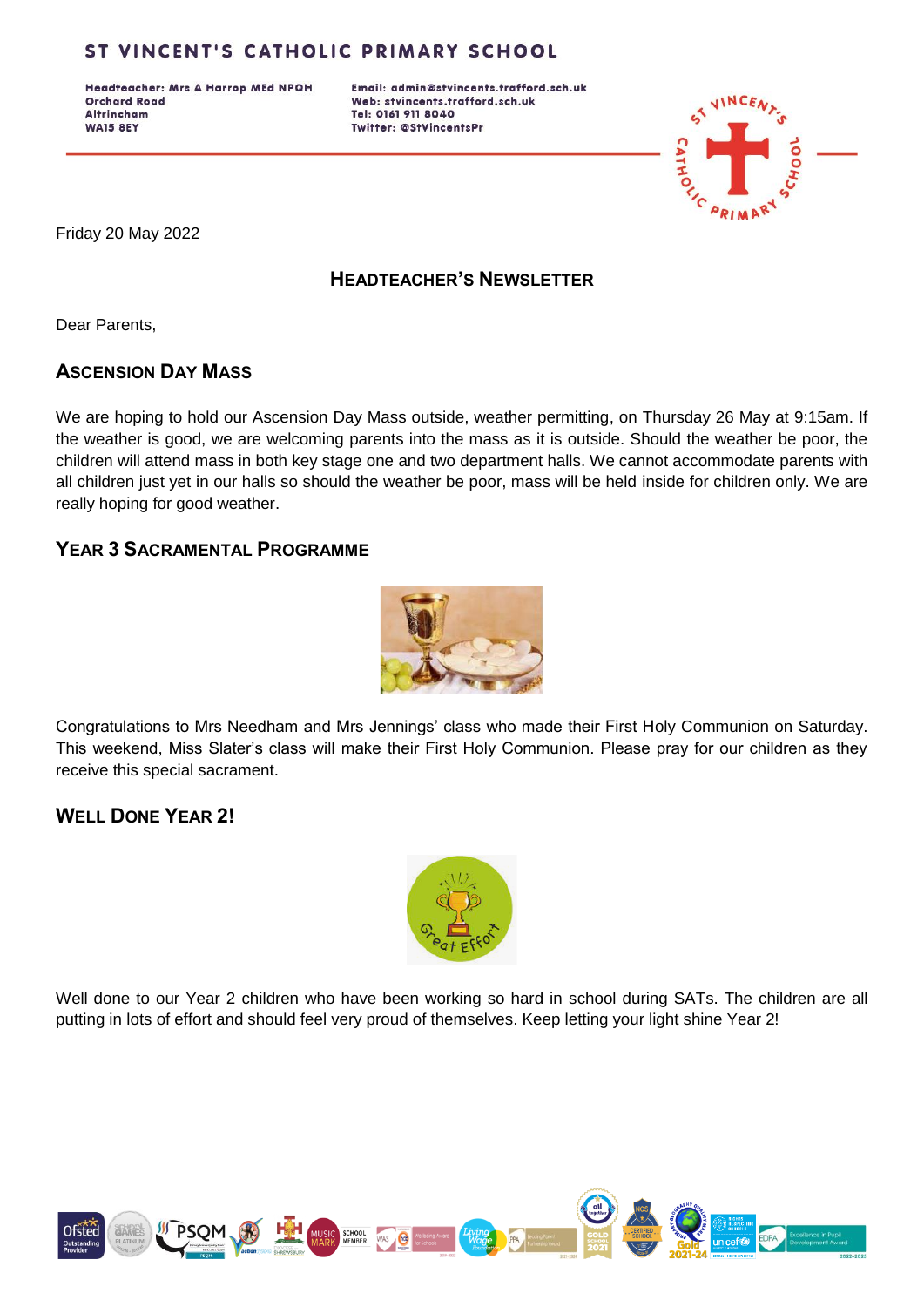Headteacher: Mrs A Harrop MEd NPQH **Orchard Road Altrincham WA15 8EY** 

Email: admin@stvincents.trafford.sch.uk Web: stvincents.trafford.sch.uk Tel: 0161 911 8040 Twitter: @StVincentsPr



# **JUBILEE COMPETITION**



Next week we will be holding special events to celebrate Her Majesty the Queen's Platinum Jubilee. Please see the Jubilee Planner attached

As part of the celebrations for the Queens Platinum Jubilee Celebrations, Visit Altrincham are running lots of activities. They will be displaying the Trooping of the Corgis' town trail. Look out to see the St Vincent Corgi! All information can be found on their website.

<https://visitaltrincham.com/events/category/jubilee/>

To celebrate the Queen's Platinum Jubilee and to coincide with the 'Trooping of the Corgis' Jubilee event in Altrincham, Altrincham BID & Inch Arts are running a Corgi colouring competition. The Colouring Sheet can be downloaded via the link below;

<https://visitaltrincham.com/wp-content/uploads/Corgi-Colouring-Sheet.pdf>

Scan and email your entries to info@altrinchambid.com or deliver to Inch Arts, 20 Stamford New Rd, Cheshire, Altrincham WA14 1EJ.

**Closing Date:** Thursday 30 June.

Entries will be judged by a panel of artists who are contributing to 'Trooping the Corgis' jubilee event. A winner will be selected from different categories. Each of the winners will receive a complimentary family cinema pass courtesy of Everyman Cinema Altrincham.

#### **Age Categories:**

- Under 6
- $7 10$
- $11 13$
- $-13 +$

**Please include the following details on the back of your entry or in your email**:

- Name
- **School**
- Age

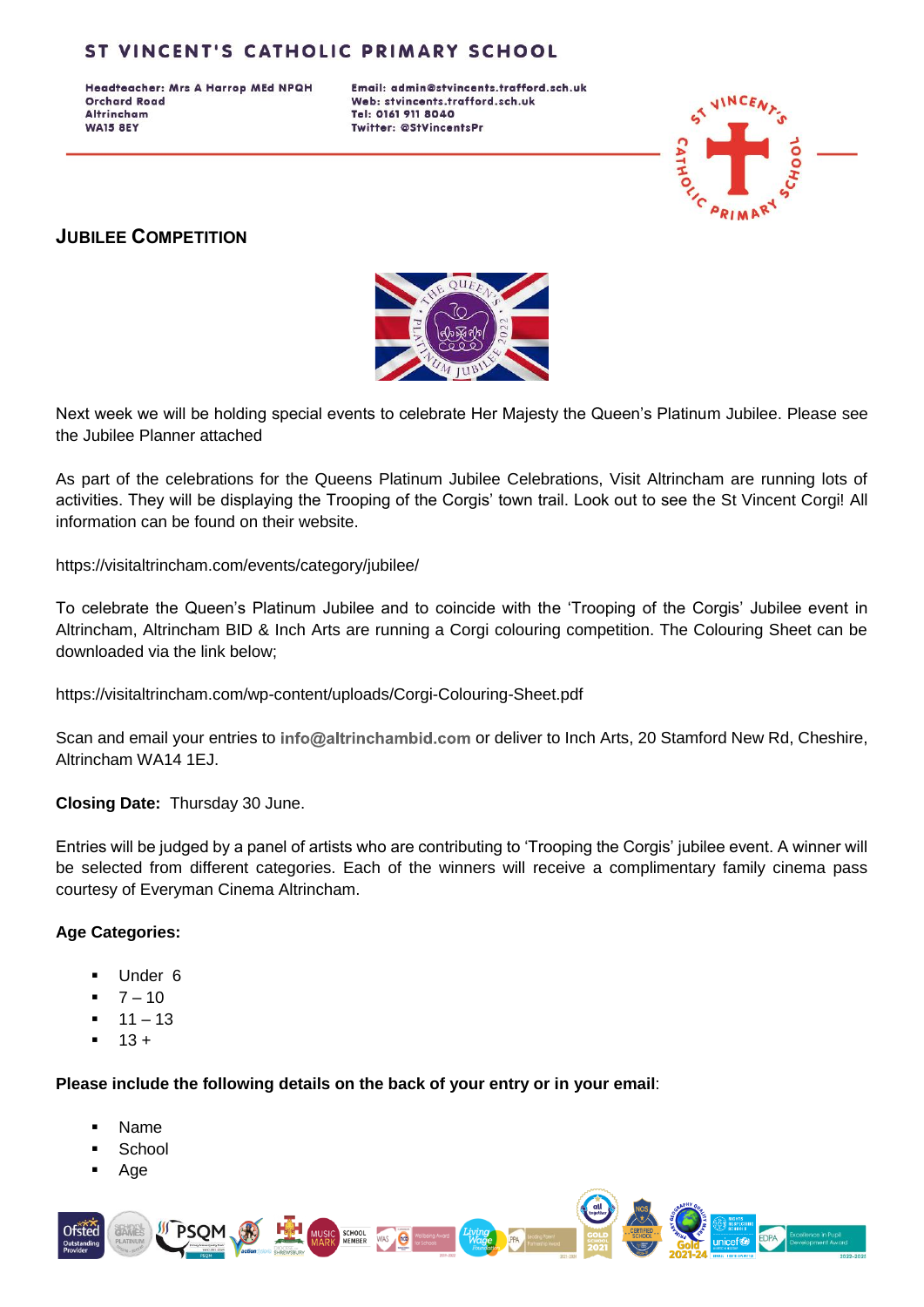Headteacher: Mrs A Harrop MEd NPQH **Orchard Road Altrincham WA15 8EY** 

Email: admin@stvincents.trafford.sch.uk Web: stvincents.trafford.sch.uk Tel: 0161 911 8040 Twitter: @StVincentsPr



- **Category**
- Contact details

The winners will be contacted by email and announced on social media.

## **YEAR 6 PERSONAL SAFETY SESSIONS**

This week the Year 6 children took part in a personal safety session. The session included a safety talk covering awareness skills, and how to stay safe as independence grows. This is particularly important as our children prepare for their secondary education.

## **SPORTS DAY**



We were pleased to be able to hold some of our sports sessions this week. It was good to be able to highlight the importance and fun we can have whilst doing physical activity.

As it rained on Monday, the junior sports day has been rescheduled for Friday 17 June:

- 9:30am 11:30 am Year 5 and 6 Sports session
- 1:15pm 3:15pm Year 3 and 4 Sports session

## **PTA SUMMER PARTY NIGHT**

This year the PTA have been working hard to plan a St Vincent Summer Party Night. It will take place on Saturday 18 June at Bowdon Rugby Club. It has been so long since we have been able to come together so please join in the fun and come along. Event and ticket details are attached.

## **SUMMER 1 DATES**



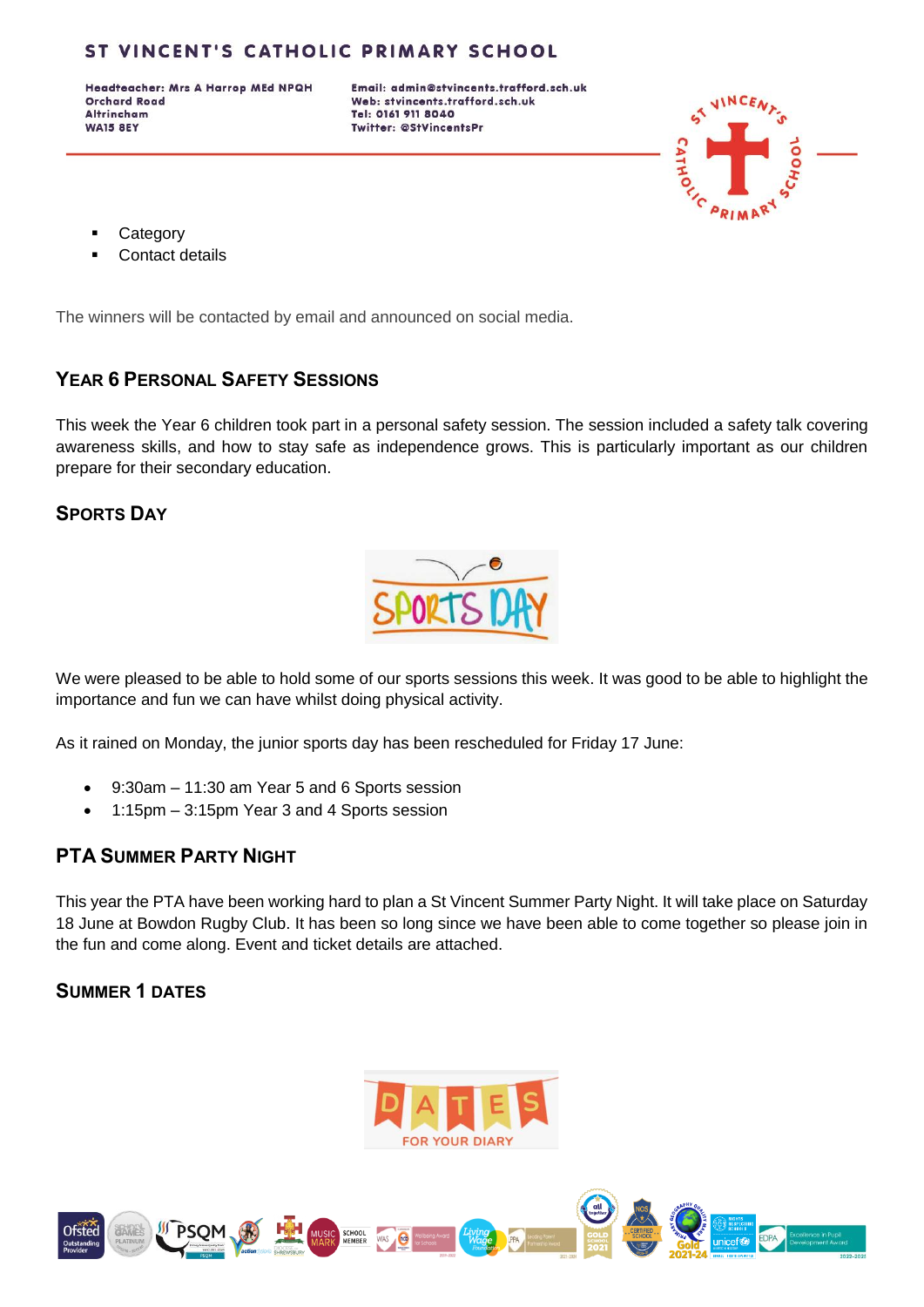Headteacher: Mrs A Harrop MEd NPQH **Orchard Road** Altrincham **WA15 8EY** 

Email: admin@stvincents.trafford.sch.uk Web: stvincents.trafford.sch.uk Tel: 0161 911 8040 Twitter: @StVincentsPr



| Day       | Date   | Event                                  | Location                     |
|-----------|--------|----------------------------------------|------------------------------|
| Saturday  | 21 May | Y3 ES First Holy Communion 10am        | St Vincent's Church          |
| Wednesday | 25 May | Platinum Jubilee History day           |                              |
| Thursday  | 26 May | Whole School Ascension Day Mass 9:15am | Outside - weather permitting |
| Friday    | 27 May | Parent's reflection: 10am              | Zoom                         |
| Friday    | 27 May | Jubilee Picnic 1:15pm                  | School Field                 |
| Friday    | 27 May | School closes for half term            |                              |

Each week we report attendance. Please note we do not authorise holidays in term time.

#### **ATTENDANCE FIGURES FOR PREVIOUS WEEK**

| Attendance Percentages          |                                                          |  |  |
|---------------------------------|----------------------------------------------------------|--|--|
| Highest infant class attendance | Year 2 Mrs Dreniw 99.3%                                  |  |  |
| Highest junior class attendance | Year 4 Miss Jamieson and Year 6 Miss Hobday both<br>100% |  |  |
| Overall school attendance       | 97%                                                      |  |  |

We work in partnership with parents. Mrs Farrell and I are very happy to answer any questions you may have.

Yours sincerely,

Mrs A Harrop

Headteacher